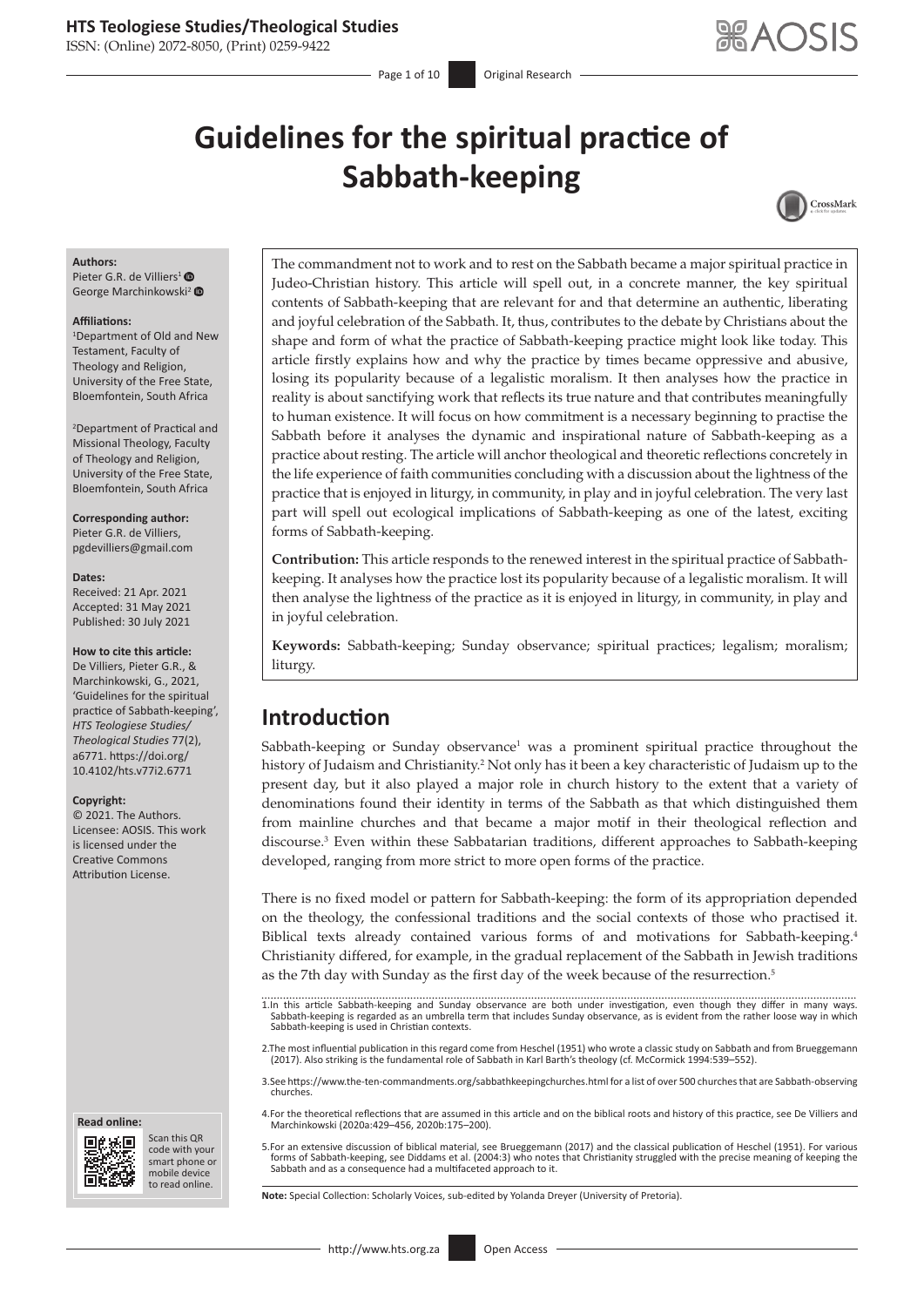Nevertheless, these forms share some key commonalities that illuminate why it was such a popular practice in many faith communities. A growing number of publications illustrate a keen interest in the nature of this practice. They provide insights into the reasons as to why the practice became unpopular over time. They also reflect the desire to reinvigorate the practice because of its role in the history of the Judeo-Christian traditions and its potential to contribute meaningfully to reinvigorating the practice as a major stimulus to a flourishing lifestyle.

The commonalities in these various forms play an important role in reinvigorating the practice in new contexts. It is, after all, clear that the dynamic nature of past Sabbath-keeping practice creates a space for debating ways and means to design a practice that will resonate in with faith communities in their present situation. This article contributes to what Bass (2005:31) noted when she spelled out the need for clarity about forms of Sabbath-keeping. 'Christians who wish to explore this practice need to have a rich and realistic debate about what specific forms Sabbath practice might take today'. This article will discuss guidelines for the spiritual practice of Sabbath-keeping by analysing problematic approaches that should be avoided and what forms of Sabbath-keeping reflect an authentic celebration of the Sabbath. The article will anchor some theological and theoretic reflections in a concrete analysis of the practice itself and in the live experience of faith communities. It will move from a critical evaluation of a legalistic practice to commitment as a key to practising the Sabbath. It will then, in the last positive part of this investigation, analyse how the practice promotes the sanctification of work, before it will conclude with an explanation of the lightness of the practice that is enjoyed in liturgy, in community, in play and in joyful celebration. The very last part will spell out ecological implications of Sabbath-keeping because it has to do one of the latest, exciting approaches to the practice.<sup>6</sup>

### **Externalising Sabbath-keeping**

The history of Sabbath-keeping as practice reveals certain approaches that affected it negatively so that it became unpopular for many in faith communities.7 From its very beginning, there were certain prescriptions on the keeping of the Sabbath. Over the centuries, however, a multitude of regulations were drawn up to regulate Sabbath-keeping. This included detailed analyses of, for example, the type of work that should not be done on the Sabbath and what would be the right way to spend the Sabbath.<sup>8</sup> Smith-Gabai and Ludwig (2011:349) note, for example, how the one prohibition

8.See both Weeks (1981) and Smith-Gabai and Ludwig (2011:349) for other examples. They mention, for example, 39 occupations were prohibited on the Sabbath in the Mishnah and Talmud. of making a fire on the Sabbath is interpreted in orthodox Judaism as forbidding the switching on of lights, computers, cell phones, stoves, televisions and electrical appliances. Orr (s.a.), for example, quotes a pronouncement from 1909 that describes how Puritans held the Sabbath:

All the New England clergymen were rigid in the prolonged observance of Sunday. From sunset on Saturday until Sunday night they would not shave, have rooms swept, nor beds made, have food prepared, nor cooking utensils and tableware washed. As soon as their Sabbath began, they gathered their families and servants around them…and read the Bible and exhorted and prayed and recited the catechism until nine o'clock, usually by the light of one small 'dip candle' only …9

Taylor (2009) remembers how in the American South one:

[*C*]ould not wear blue jeans, could not play ball, could not ride bikes, could not go to movies, could not do anything but go to church in the morning and again at night, with a wasteland in between. (p. 127)

Abstinence from certain matters, mostly relating to clothing, entertainment, sporting events and relaxation, was prescribed not only to faith communities, but also to outsiders. People had to behave and dress soberly.

A similar scenario was found in certain times and parts of South Africa, where Calvinist churches prescribed attendance of church services as the main activity of Sunday observance. The threat of censure hung over those who did not participate or neglected attendance. These services were often stern in tone and austere in character. The rest of the day comprised regimented rest, family gatherings and the proverbial Sunday lunch. Other social activities like sport, dancing, swimming, needlework and baking were not allowed. Shops and entertainment like cinemas were forbidden. This phenomenon of strict observance also in secular contexts was possible because of the collaboration of church and state that placed legislation in place to enforce Sabbath-keeping.

Weeks (1981:277), for example, also writes how, even as late as in 1958, the Southern Presbyterian Assembly officially investigated Sunday observance and noted how the church had 'made of Sabbath theology "a dull and dreary series of don'ts"'. Many were bored by the practice and saw Sabbath-keeping as a burden. For them, the practice had a legalistic nature,10 generating a formalistic, externalist observance without any transformative impact.

Even more disconcerting was how this practice was also compromised by the threats and violence with which it was enforced. In some instances and places, those who resisted were regarded as violators and punished in the most extreme manner. Weeks (1981:268), for example, also notes how Virginia in colonial North America provided harsh

<sup>6.</sup>This article depends on and reflects Sabbath-keeping in the Bible that the authors investigated in a separate article that will be published in this volume of *HTS*.

<sup>7.</sup>Certain practices within Sabbath-keeping pose their own challenges. Marks, Hatch and Dollahite (2017:10), who investigated the Sabbath meal, described some of its challenges. 'External challenges with culture, school, work, and scheduling but also<br>internal (within family) challenges that focused around two repeatedly mentioned<br>"hassles": (a) the demanding preparation and intentional become clear in the rest of this article.

<sup>9.</sup>Quoted in Earle (1909:254, 257). It is interesting to note how the churches already at that early stage criticised the neglect of Sunday observance because of commercial interests and activities.

<sup>10.</sup>See especially Diddams et al. (2004) for a fuller discussion of negative experiences of Sabbath-keeping.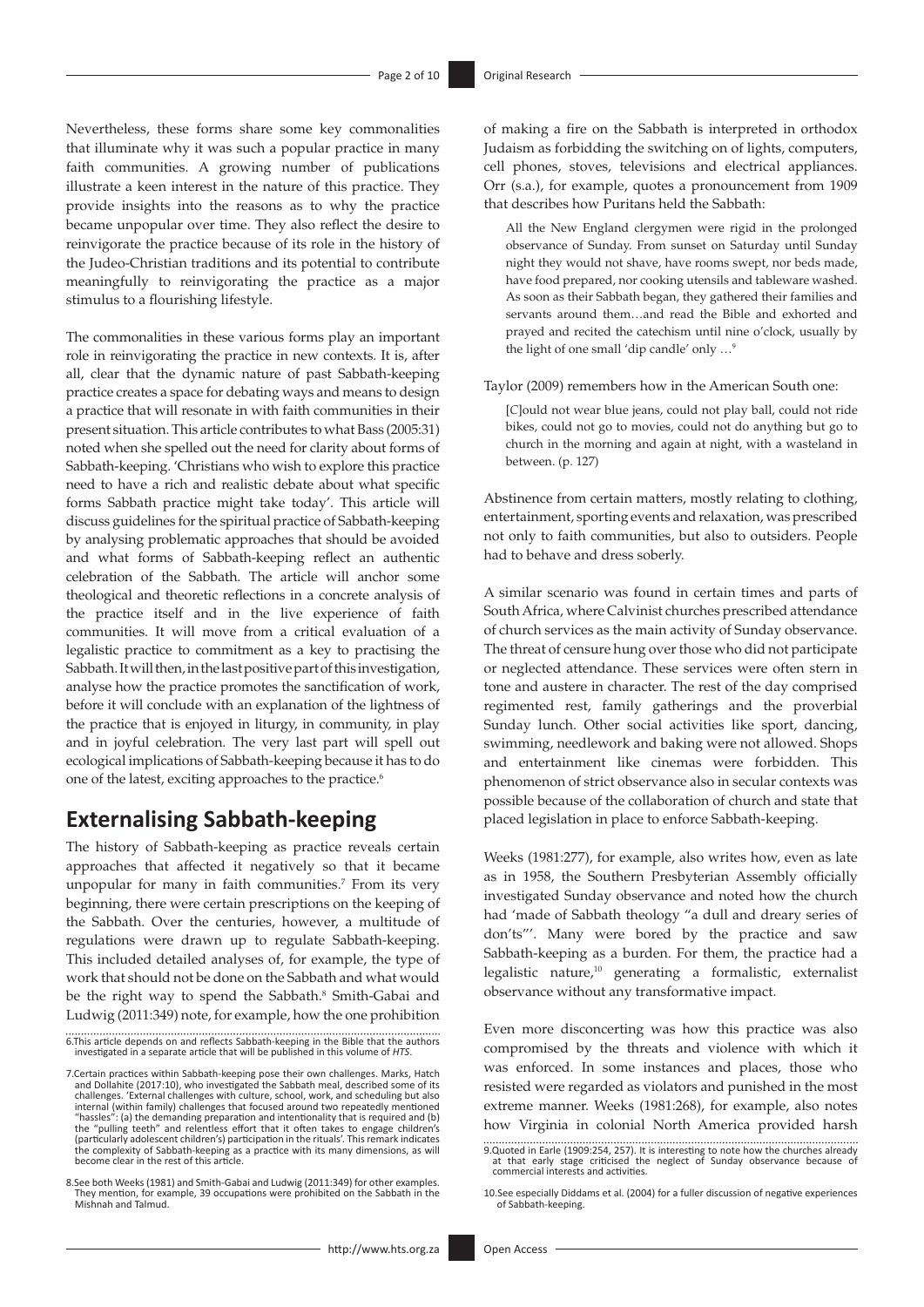punishments for Sabbath-breaking: a first offender lost a week's pay, got whipped for a second offence and was even given the death penalty for a third transgression.<sup>11</sup> This rigidness should not come as a surprise, given the gruesome episode reported in Numbers 15:32–36, where the people arrested a man because he picked up sticks on the Sabbath and were instructed by God to stone the man to death.

As a result of this strict and threatening regimentation, Sabbath-keeping often became a matter of observing a set of rules rather than an opportunity to grow in faith and experience abundant living. In due course, Sabbath-keeping was upheld mostly by marginal and orthodox groups, often motivated by their particular ideological, fundamentalist bent. Their legalistic understanding of the practice is fed by their literalist interpretation of the Bible, so that killing violators would not be such a far-fetched idea to them.

The practice can, in fact, be counterproductive. Bass (2005:3712), pointing out the devastating consequences of a moralistic Sabbath-keeping, remarked how failure can generate deep feelings of guilt and incompetence. Legalism and moralism with their transactional quality contradict the liberating nature of the commandment to keep the Sabbath. In this as in everything else, Christians seemingly rely less on the grace of God than on their good works.

It is tragic that Sabbath-keeping is compromised by moralism and legalism because the idea to abstain from work for 1 day has an inherent beauty and even a universal appeal. There is, namely, generally a popular desire to suspend the hectic lifestyle of the week at least for a short time, especially in a profit-driven, materialistic culture. Many people desire to counter through such a day the harshness of consumerism and materialism. This appreciation is discernible even in judicial contexts: McLaughlin (2017) investigated court cases in the United States of America in which a Sabbath day was regarded as a common good for humanity, and, consequently as a human right. The court ruled, however, that whilst it is permissible for such a day of rest to be legislated in states, it is not allowed to do so on religious grounds.<sup>13</sup> This exemplifies how the idea of a day of rest is appreciated within a secular context.

A disciplined, regulated practice of Sabbath-keeping need not be regarded negatively. Whilst outsiders regarded such prohibitions as restrictive, other communities found them liberating because of their sensitivity not to unwittingly compromise the sanctity of the day. It can indicate a strong desire to keep the Sabbath holy. It also had a protological character, as faith communities remained conscious of their origins, spelled out in the creation narrative and desired

that their practice reflect the divine rest. They also held onto its eschatological nature: the Sabbath reflected for them the hope of future bliss and eternal rest in paradise. Orr (s.a.):

Sweet to the Pilgrims and to their descendants was the hush of their calm Saturday night, and their still, tranquil Sabbath, – sign and token to them, not only of the weekly rest ordained in the creation, but of the eternal rest to come.14

Also striking was the consistently communal nature of the practice: it provided the opportunity to promote family life, to be with others in the close family context and to engage in deeds of mercy and compassion. All this confirms that the regulatory approach to Sabbath-keeping was intended to promote its spiritual, transformative nature. It is, therefore, a pity that these good intentions did not always translate into practice and prevented a moralistic approach that some experienced as abusive.

The above remarks describe the negative approach to Sabbath-keeping that degraded it to an externalised, legalistic practice. In the following sections, some perspectives will be mooted that characterise a practice that is transformative and life-enhancing. Reinvigorating Sabbath-keeping as a spiritual practice is empowered by the basic insight that it functions within the divine–human relationship. Biblical texts, in which the institution of the Sabbath is discussed, describe the Sabbath as a divine gift that empowers humanity to continually grow deeper into the relationship.15 This divine–human relationship is dynamic to its core: it is about the ongoing transformation of humanity in its response to the divine touch. From them, one can extrapolate certain motifs and themes that illuminate Sabbath-keeping as a practice, as will be discussed now.

The remarks in this section can be illustrated in a practical manner by the experience of Quartey, a Ghanaian Adventist who wrote (2018) about Sabbath-keeping how he was upset when he visited his church denomination in Sweden where the pastor allowed the youth to play soccer and swim on the Sabbath after attending a church. He reports how the pastor listened to his 'sanctimonious' speech, put his arm around his shoulders and whispered:

[*M*]atthew, occasionally, like today, we go to the beach on Sabbaths. It is one of various activities we organise to keep our youth together on Sabbaths, in a church atmosphere. We've decided this is better than risking having them be by themselves in the streets. (n.p.)

He regarded this episode as a meaningful lesson in the 'power of local solutions' and observes how he understands that Sabbath rest should not devolve into an oppressive burden of rules. He also notes (2018:s.p.), interestingly enough, given his background and affiliation, how, even in a conservative context, there are various ways of keeping the Sabbath.

<sup>11.</sup>This was also the case elsewhere. See Parker (1984:340) about the death penalty that was applied to Sabbath-breakers in England. Legislation by civil authorities and states on Sunday commerce and activities also contributed to the legalism.

<sup>12.&#</sup>x27;To master the capacity to observe the Sabbath no matter what, or to suffer guilt after failing to do so each week, is pointless'.

<sup>13.</sup>The court's ruling implied that nothing prevents faith communities to keep and promote such a day as Sunday observance.

<sup>14.</sup>Quoted in Earle (1909:254, 257). Churches already at that early stage criticised the neglect of Sunday observance because of commercial interests and activities, thus drawing attention to the consumerist context that influenced faith communities.

<sup>15.</sup>See Waaijman (2002) and (2007) for this understanding of spirituality.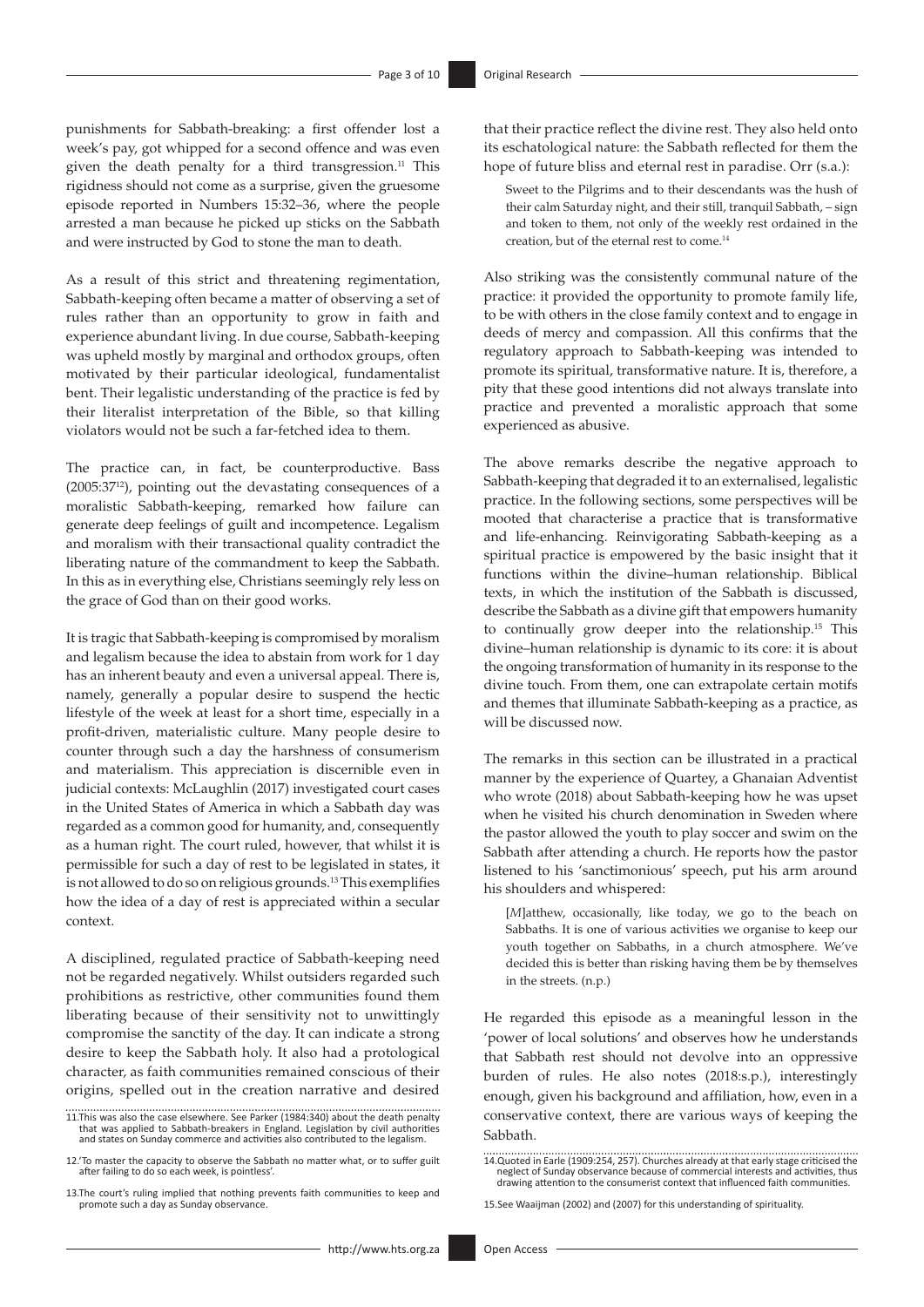The reason for these stories about Sabbath dos and don'ts is to highlight the fact that even though the Sabbath is the most unifying Adventist doctrine, we don't endorse a uniform way of observing it. We accommodate our differences. But for many amongst us, what we do or fail to do on Sabbath is still fraught with guilt and doubt.

# **Beginnings: Choosing and committing to Sabbath-keeping**

Biblical texts imply that the Sabbath is instituted by God, reflects the character of God and has a consistent soteriological function. As a divine gift to humanity, it intends to liberate humanity and empower them to live a fulfilling life. It is who God is and what God gives, which empowers humanity to practise Sabbath-keeping. The gift is at the same time also about how the image of God, who rested after the creation days, inspires and motivates the Sabbath-keeping.<sup>16</sup>

In the divine–human relationship, humanity responds to the awe-inspiring touch of God by an openness and a desire to remain in the divine presence. This response requires attentiveness, commitment with the heart, mind and will and is pursued through discipline and with perseverance.17 Unlike breathing, sleeping and eating, Sabbath-keeping is then about a decision to set aside and commit to one day in seven as 'a Sabbath to the Lord' (Ex 20:8). It is an ongoing decision because the Sabbath is a day to be 'remembered', as noted in Exodus 20:8, that is, to pursue consciously as a spiritual gift. To keep Sabbath is, therefore, to practise receptivity. This implies a certain passivity, being aware of a deeper dimension of human existence and waiting attentively and with an openness and sensitivity for who God is and what God does. It is about listening, speaking, committing and dedicating to God. And yet, in the passive openness, there is action. Whoever listens and attends at the same time receives the fruits of the Sabbath.18

To understand this fully, it is necessary to reflect more consciously on the nature of decision, borrowing some insights from psychology. Choosing and deciding determine one's happiness, as has been emphasised in positive psychology as

18.See Waaijman (2008:13): 'As a result of this reciprocity human conduct is both active and passive: God's mercy is received in deeds of mercy; the fear of God trembles at the Secret to which it reaches out; the knowledge of God is God-given knowledge'.

the scientific study of the flourishing of individuals and communities.19 This new research field takes its foundational values from religion and ancient philosophers such as Aristotle (McMahon 2018; Specter 2018).20 Aristotle believed that the highest form of happiness is *eudaimonia*, which is defined as living a virtuous and purposeful life by doing and intentionally choosing instead of focusing solely on feelings of positive emotions. He believed that the more frequently one chooses to practise skills, such as cooking or showing kindness, the more one gains knowledge, meaning and purpose.<sup>21</sup>

Aristotle, thus, illuminates the importance of choice and commitment. This is true within a Jewish-Christian context of the choice and commitment of Sabbath-keeping. When one consciously embraces a life-giving practice like Sabbath-keeping, one grows spiritually. The practice becomes a way of life. It is about an ongoing decision, repeated regularly. Sabbath-keeping in the strict sense of the word is about a process with which one engages on a weekly basis – thereby gaining in knowledge, meaning and purpose (Waaijman 2006:13–14).

This aspect reveals the impact of committing and choosing. It reflects human agency, which helps people to overcome feelings of hopelessness and doubt, and to find meaning in their situation. They become more involved in the practice because, as Diddams, Surdyk and Daniels (2004:7) note, choice and commitment are a motivating factor for devoting an 'entire day to Sabbath keeping without negatively impacting their lives'.

# **Sanctifying work**

Biblical passages and faith traditions associate Sabbath-keeping mostly with not working on the Sabbath (Bass 1997:86, 2000:67–70; Olson 2008:28). 'Work' in this context refers to normal, daily activities through which one earns a living and which are conducted on all days of the week, except on the seventh day.

Sabbath-keeping is, however, not merely about abstaining from work as it is done during the week. Work is often viewed as toiling, as burdensome labour, as, for example, already in Ecclesiastes 3:9–13: 'what does the worker gain from his toil?' (cf. also Gn 3:17; 5:29 and Mt 11:28). This negative understanding of work can be found in many discussions of Sabbath-keeping, in which faith communities

21.See Specter (2018) for a full discussion.

<sup>16.</sup>This applies what Waaijman (2008:13) describes as, '[*t*]he two poles interlock: for humans the divine emanations form the way back to God; God's abundant mercy takes shape in human works of mercy; God's holiness is received by believers in the sanctification of their life'.

<sup>17.</sup> Waaijman (2008:14): 'The relation between God and man is a process extending from the very first awesome touch to respectful love; from living in the commonplace world to being completely consumed in the reality of God original wholeness to complete maturity. The original wholeness of man looks forward to a complete surrender-in-love; the human spirit finds its completion in union with the Spirit of God; the divine core reaches its resting place when it<br>breathes along with the self-giving of the Father'. The gift and response are<br>intricately linked. Christian theologians historically have agre engaging in specific behaviours can instil or increase God's gift of faith (Bass 2005:26).

<sup>19.</sup>In early Judaism, happiness related to following the divine laws (McMahon 2018). To serve God will promote well-being. Happiness is also found through engaging critically with the theology implicit in a practice that helps also to take decisions. Biblical texts, sermons, hymns, theological texts and everyday conversations all contribute to this process. Learning to discern and negotiate the specific contours of faithful practice in conversations with others in particular social contexts is especially important (Bass 2005:36).

<sup>20.</sup>Ancient theories of well-being sparked a new conversation in 1998 when Martin Seligman, in his role as President of the American Psychological Association (APA), declared positive psychology as the theme of his presidential term (Peterson<br>2006). Through years of researching depression, Seligman (2006) realised that<br>there was a lack of balance in the field of psychology. The field h and pathology and paid little attention to studying what makes people and entities thrive. The relevance of this approach is evident in the non-legalistic and wholesome nature of Sabbath-keeping.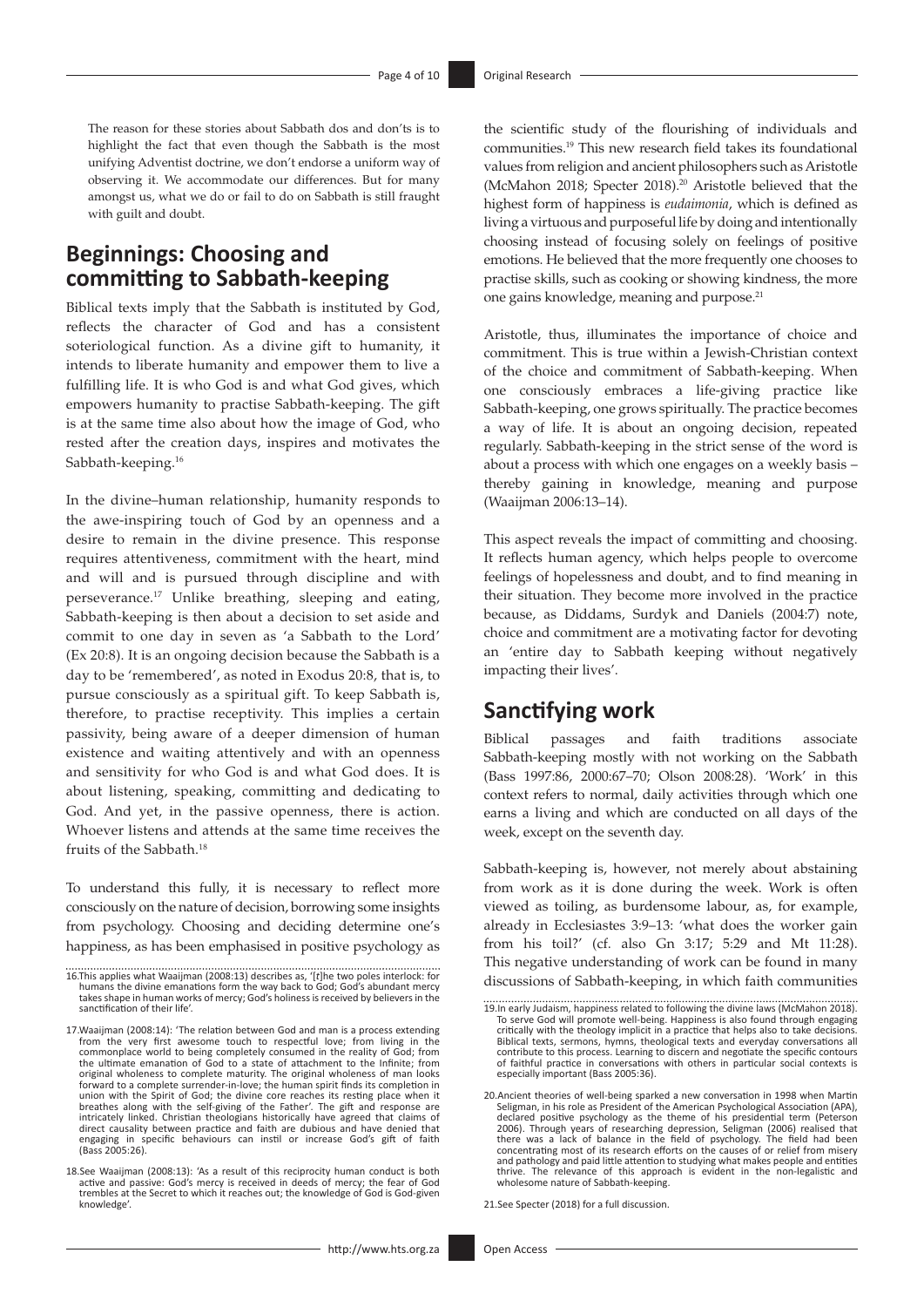viewed it as a curse and as punishment for sin. In secular society in general, work satisfaction seems to be low,<sup>22</sup> which is why weekend is greeted with so much joy as the escape from the burdens of the work-week.

Sabbath-keeping does provide another perspective on work. As Barnes (2013:4) noted, however, Ecclesiastes 3:13 implies that work has intrinsic value, because it speaks of the gift of God that people may eat and drink and find satisfaction in all their toil. This is an indication that Sabbath-keeping is not about escaping from work. Sabbath-keeping assumes the importance of work as an essential part of creation and of recreation. Rather than downgrading or denigrating work, Sabbath-keeping reflects an appreciation of work, but then it spells out its specific place in human life. This positive notion of work is in line with the description of God as a Worker who finds joy in the 6 days of creation (Gn 2:2–3). Humanity, as created in the image of God, shares the motif of worker and can regard work as meaningful.<sup>23</sup>

The work week of 6 days (e.g. Ex 20:9; 23:12; 31:15; 34:21 etc.) is, however, qualified by and sanctified by Sabbath as its ultimate end. Abstaining from work is, furthermore, not merely only about relaxing or resting. To refrain from work creates a place in which one can distance oneself from work in order to reflect on its meaning within the divine order and on what lies beyond it. Sabbath-keeping then breaks the monotony of providing one's basic needs and of seeking selfinterest. It addresses the endemic tendency to find meaning in work as if it represents the real meaning of life. Identity is not to be found in a profession, in status and material benefits that ultimately fulfil only some needs. Such a skewed focus on work, on external matters, activities and relationships leaves one unfulfilled, and is often a source of anxiety. Bass (2005:36) helpfully observes that Christians acknowledge in Sabbath-keeping that the world does not depend on their own capacity to perform and brings awareness that these are not under their control.

The practice opens a space for conscious reflection on the hidden meaning of all one's preoccupations, occupations and endeavours. It helps one discover what else is involved in one's existence that life is about more than work. The Sabbath, therefore, breaks what can easily become a pathological work rhythm that inhibits the mind and closes the eyes to the deeper energy that drives one's existence. It also opens the eyes to what else can bring rest and joy in one's life.

Ultimately then, Sabbath-keeping sanctifies work by requiring that it should be interrupted by a day of rest, but, more importantly, by creating the opportunity to use such a day to reflect on its place and role regarding the deeper values of human life and on ultimate reality. It is about avoiding an overload of work that prevents one from living a meaningful life or from seeking self-promotion.

Ironically then, Sabbath-keeping that calls for breaking the cycle of daily labour also confirms the goodness of work. This is further confirmed by the covenantal framework in which the Sabbath-commandment is integrated: both Sabbath-keeping and work relate to the gift of creation and recreation. It also implies that work should not have a transactional nature, but it should be approached as an opportunity to find a fulfilling and flourishing life.

These remarks about the nature of work are of seminal importance for the present situation of faith communities in the corporate world, but it also illuminates the need to reconsider their attitude towards work. Marschke, Preziosi and Harrington (2009) investigated various aspects of what is known as workplace spirituality and expressed concerns about the consequences of the present state of affairs in which work is experienced as a burden. They noted the beginnings 'since the late 1990's, partly because of the enormous cost of disregarding human resource standards as they relate to business practices', and refer to major scandals that reflect:

[*L*]ack of character, arrogance and immoral values amongst top management that inflicted widespread emotional, organisational and financial devastation to employees, customers and stockholders, as well as penalties and imprisonment for their morally bankrupt leadership. (p. 33)

They conclude that the situation can be transformed by workplace spirituality that empowers people to commit more positively to their work.

In addition, Exodus 16 points to another limitation of work: what counts is to pursue a modest lifestyle. Mindful of the soberness illustrated in Exodus 16 and in the life of Christ (Vorster 2011:188–189), Sabbath-keeping reminds one of being satisfied with what is 'enough'. Through Sabbath-keeping with its teaching of the sufficiency of being provided for, one is prompted to avoid the reckless pursuit of wealth that leaves others impoverished. In this way, a very different attitude towards work is promoted by Sabbath-keeping.

The spiritual values that will be empowering are described by Marques (2005:87) who also investigated spirituality in the workplace. The definition that contains motifs and insights resonates with biblical texts in which Sabbath-keeping is discussed.<sup>24</sup> He described the following values:

<sup>22.</sup>The negative experiences about work is reflected in the following statistics: a Gallup<br>poll in 2017 found that 'worldwide, the percentage of adults who work full time for<br>an employer and are engaged at work – they are h about their work and workplace – is just 15%. One of the most surprising<br>differences is that the proportion of engaged employees in Western Europe – one<br>of the world's most economically developed regions – is even lower th engaged' – 'they are psychologically unattached to their work and company. These<br>employees put time, but not energy or passion, into their work. Not engaged<br>employees typically show up to work and contribute the minimum ef They're also on the lookout for better employment opportunities and will quickly leave their company for a slightly better offer'. ([https://www.gallup.com/](https://www.gallup.com/workplace/313313/historic-drop-employee-engagement-follows-record-rise.aspx) [workplace/313313/historic-drop-employee-engagement-follows-record-rise.aspx,](https://www.gallup.com/workplace/313313/historic-drop-employee-engagement-follows-record-rise.aspx)<br>[consulted 16 April 2021\). See Shields \(2006\) for statistics for Canadian workers. She](https://www.gallup.com/workplace/313313/historic-drop-employee-engagement-follows-record-rise.aspx)<br>notes how stress, physical and mental health affects job sa

<sup>23.</sup>See Barnes (2013) for an informative discussion about biblical motifs for work and their practical application for contemporary ethics.

<sup>24.</sup>See the discussion of De Villiers and Marchinkowski (2021) for Sabbath-keeping and its spiritual values that will appear elsewhere in this volume of *HTS*.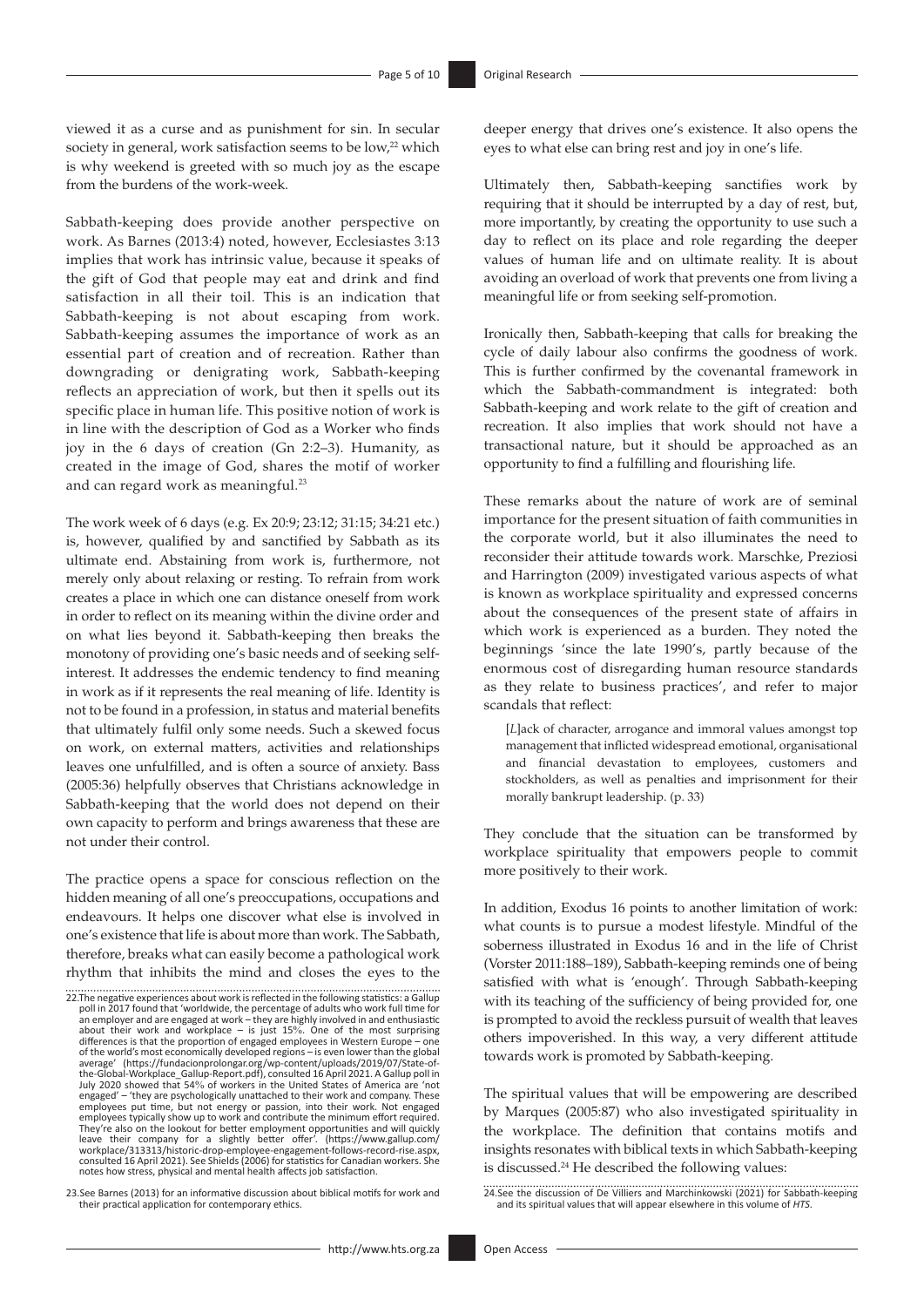Spirituality in the workplace is an experience of interconnectedness, shared by all those involved in a work process, initially triggered by the awareness that each is individually driven by an inner power, which raises and maintains his or her sense of honesty, creativeness, proactivity, kindness, dependability, confidence and courage, consequently leading to the collective creation of an aesthetically motivational environment characterized by a sense of purpose, high ethical standards, acceptance, peace, trust, respect, understanding, appreciation, care, involvement, helpfulness, encouragement, achievement and perspective, thus establishing an atmosphere of enhanced team performance and overall harmony, and ultimately guiding the organisation to become a leader in its industry and community, through its exudation of fairness, cooperativeness, vision, responsibility, charity, creativity, high productivity and accomplishment.

Sabbath-keeping has the potential to promote and inculcate many of these spiritual values that can become part of or characterise a workplace spirituality. Sanctifying work through Sabbath-keeping can contribute significantly to a society that refuses to accept corruption as a normal part of life and that wishes to promote a fulfilling and meaningful lifestyle, as will become clearer in the following sections.

# **The lightness of Sabbath-keeping**

Sabbath-keeping often suffered under a heaviness that gave it a sombre, dark character, especially because it was seen as a negative practice that sought to avoid what will look like work on Sunday through a fixed set of rules. Behind this, there was a particular theological mindset that accepted that the holy has to do with the divine sphere that stands in tension with the mundane. The Sabbath is a 'holy' day on which one gives up on matters of the world. It was noted above that one effect of the legalistic approach to Sabbathkeeping was that it created feelings of guilt when rules and regulations were not kept, with negative consequences for the mental health of that person. Such feelings of guilt can have further negative consequences because, ironically, they can generate the desire for more rules that will prevent future failure to keep to the practice. There is then little inherent appreciation of the practice itself, because the focus shifts to rules that have to be obeyed.

In contrast, Sabbath-keeping is about a lightness of being and a celebration of beauty, especially because it refreshes, restores and heals. It is, therefore, to be celebrated for its transformative power that brings life to flourish. This is shown, for example, by a growing number of studies that revealed how Sabbath-keeping has a positive effect on mental health (cf., e.g., Diddams et al. 2004; Speedling 2019:1382–1400; Superville, Pargament & Lee 2014). Diddams et al. (2004) found this so important that they define the practice in terms of its transformative nature. They write:

[*W*]e do not define Sabbath-keeping as merely a cessation from daily labor or activities, or a photo negative of our everyday lives. Instead, Sabbath-keeping broadly defined consists of intentional period of time set aside to restore equilibrium to the mind, spirit and body where a person may use his or her religious belief system to reflect on life's personal and spiritual meaning. (p. 3)

This remark relates Sabbath-keeping to mind, spirit and body, involving in this spiritual practice also the somatological aspect. Valuable also in this definition is the notion of Sabbath-keeping as restoring 'equilibrium' and as an 'intentional' period of time. It reflects choosing and committing, but also a balanced, mature existence. The psychological impact of the practice also affects the concrete, bodily existence. The special holy nature of Sabbath-keeping is not merely a spiritual, religious matter, but has to do with the bodily and physical aspects. It questions the trend in religious settings toward segmentation, that is, to keep life domains apart from their religious activities instead of finding a balance between them.25 Sabbath-keeping is thus depicted as a holistic practice that has to do with a life in which the spiritual practice is not dualistically separated from the worldly practice, but encompasses both.<sup>26</sup> It ultimately integrates in a comprehensive manner all the dimensions of human existence, including body.

These restorative positive dimensions are evident in various matters, which require more explanation now.

### **Resting in liturgy**

Sabbath-keeping is about resting, the positive counterpart of not working. It is the explicit object of the commandment to keep the Sabbath by resting. Resting is about rediscovering and regaining equilibrium. Resting does not simply happen when one does not work. Resting can be stressful, especially if there is not a complete distancing from a stressful workplace from which one is resting. This is one reason why the Sabbath rest has to do with an explicit religious and liturgical aspect: Sabbath-keeping is about seeking to find rest in the divine presence in liturgy, shifting attention from being occupied by weekly activities.

In Jewish contexts, attending meetings in the synagogue is a fixed part of Sabbath-keeping. In Christian contexts, Sunday worship is also inextricably linked with worship and devotional action. The occasional, indirect experience of God's provision and care during the working week is replaced by a more concentrated and direct encounter with God in worship where the divine word is heard and the sacrament is experienced.

Resting is then a matter of attending to spiritual desires of the heart and mind in a manner that does not happen during the week, but also to grow in a habit that is different from those at other days and places.<sup>27</sup> Sabbath-keeping is, therefore, about resting in God – in a manner that celebrates the day thankfully and with gratitude simply because it is a covenantal gift of grace. Resting means being liberated from the urge to perform, or from the desire to earn divine grace.

<sup>25.</sup>For Sabbath-keeping this means that 'actively disengaging from work to focus on other areas of one's life can help promote a more balanced lifestyle, providing greater psychological resilience' (Diddams et al. 2004:4).

<sup>26.</sup>See Dein and Loewenthal (2013) for an analysis of the mental health benefits of Sabbath-keeping amongst orthodox Jews.

<sup>27.</sup>For this section, cf. the discussion about Sabbath models in Diddams et al.  $(2004.4 - 5)$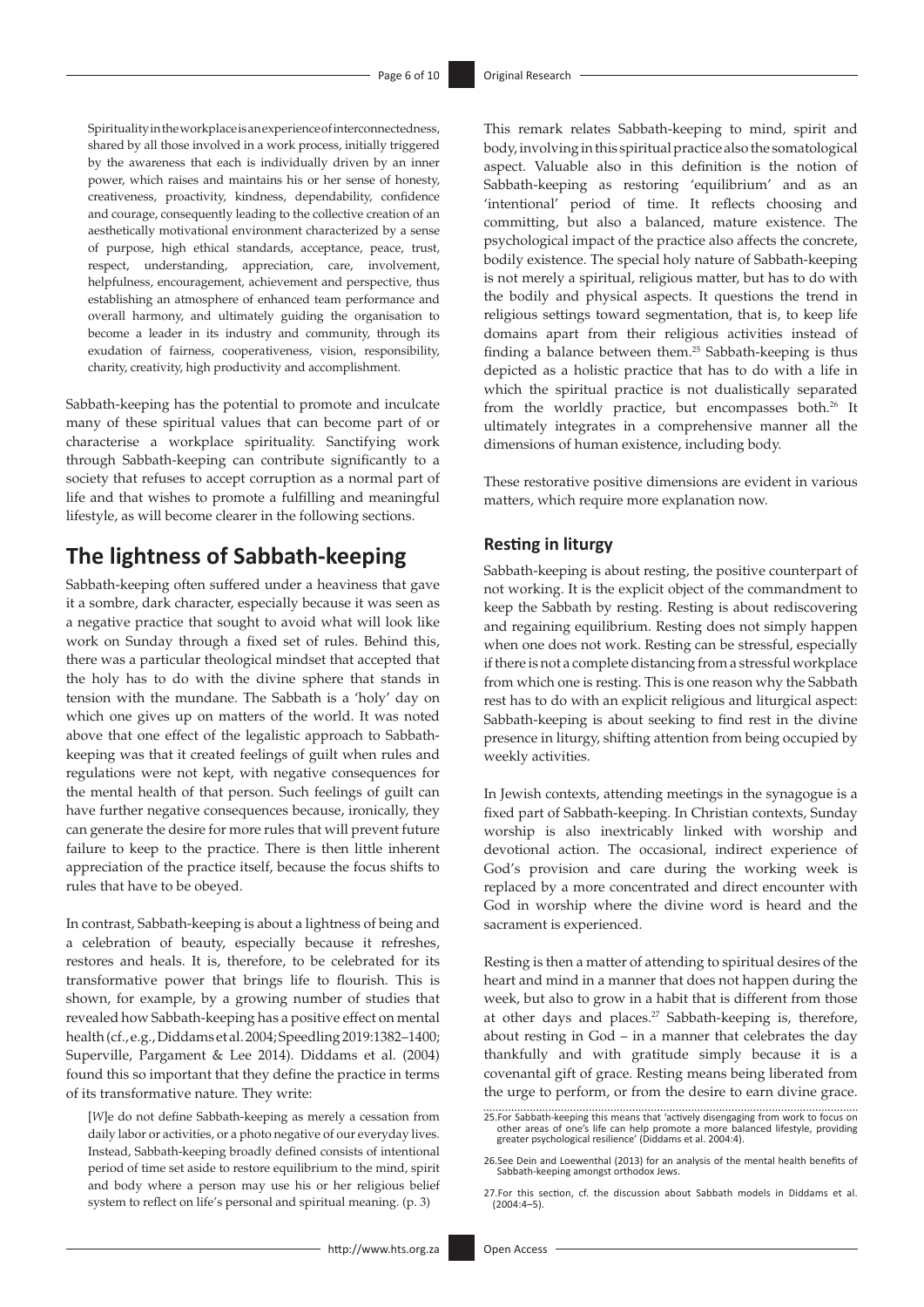Resting intensifies the beauty of the Sabbath because it is about the understanding that the Sabbath 'is God's sign of unmerited favour in his creation and redemption of the world (covenant)'.28 This aspect is very valuable because it explains that Sabbath-keeping is the result of its inherent beauty. It is a practice that refreshes, that is, not done out of compulsion. It is done because it makes life meaningful, addresses fundamental spiritual needs and brings healing in relationship with self, others and the divine.

### **Resting with others**

Resting does have even more meaning: Sunday worship is about resting in God, but it is also a communal practice. It means resting together with and in company of others,<sup>29</sup> that is, about a community that nurtures and enjoys the day of rest as a day of beauty.30 Sabbath observance has a profoundly social and communal character. The communal nature of Sabbath observance means seeking to be with others in communal activities like sharing a meal and participating in meaningful rituals.

The beauty of this gathering with others is that it takes place in a relaxed atmosphere, sharing togetherness in a simple or lavish manner. It becomes a matter of abundance: Bass (1997:87) characterised the meal as time 'wasted' together in the context of no fixed agenda. Not only do others help us to relax, to set aside our work, but the practice also assists in bonding, expressing affection and forgiving each other.

The communal gathering with others can also be understood more specifically from the perspective of family: Sabbath has been a day for social bonding with close relatives and friends. Sabbath-keeping may include speaking with them about or reflecting on spiritual matters, but it is also about the mundane, about everyday experiences, about being at rest or refreshed on the most basic level of existence. It is about more than building up healthy relationships, about the joy of finding ultimate meaning in the intimacy of one's closest associates.

It reminds practitioners that they share a common humanity with all people and that this shared humanity transcends all the traditional, self-centred boundaries set up within society. It brings about an understanding that life is not about oneself and one's own ambitions and career, but about a shared existence with others. The common humanity means sharing with others in all the rights and privileges of human existence.31 This is why Sabbath-keeping also promotes acts of mercy and compassion. The fruit of one's labour as divine gift is to be shared with all. It is striking that the ministry of Jesus stands out in its emphasis on how acts of mercy are allowed on and surpassed by Sabbath-keeping. To keep the Sabbath is a part of doing good (cf. Mt 12:1–14).

### **Resting in play**

Rest can also refer to being on one's own: the experience of rest can range from deep, restful sleep to reading to engage in playful recreation or to activities such as walking, experiencing nature. One can also be at rest in leisure activities and play.32 For some, play can be experienced as participating in or watching sport. For others, it is about doing an activity with a child (like building a puzzle). It may include experiencing an art exhibition or wildlife in 'the bush', bird watching or participating in some kind of conservation. For others, an interest or a hobby can be undertaken in this time.

All this presents an opportunity to relearn play that adults unlearn pretty early. There are rare moments when it re-emerges, perhaps in the bedroom with a lover or in jest with friends. Play encourages people to take themselves, their circumstances and even the world a little less seriously. Play is different from work. It is frivolous, without an expected outcome. It offers no reward except the reward of participating in it. Play is a notion that reminds one of the true nature of the Sabbath as the divine, restful and joyful response to the beauty as a divine gift to humanity. Sabbath-keeping reflects play in being enjoyed for what it is, not for what it achieves.

#### **Resting in joy**

Resting in God, with others and in play means overcoming anxiety, to rediscover joy. In Sabbath-keeping, one is liberated from the urge to perform, and rejects being controlled by one's labour or to find one's identity in work. It is ultimately about a lightness of being, of trusting exclusively on the divine provision (Bass 1997:86).33 It represents the pronouncement in the Sermon on the Mount about anxiety (Diddams et al. 2010):

[*B*]y worrying, people replace God with themselves as a central source of hope which will decrease feelings of competence in resolving life's discrepancies. Spending the Sabbath day worrying about future personal issues disregards its covenantal nature by forgetting that the Sabbath reflects the sign of God's mercy and blessing to creation. (pp. 7–8)

<sup>28.</sup>Diddams et al. (2004:6) noted that 'God's grace is not made conditional on man's obedience to God's commandments (contract)'.

<sup>29.</sup>On the Sabbath 'friends and relatives come together join together for meaningful discourse concerning important life issues and it is a focus for emotional expression' (Dein & Loewenthal 2013:1398). The spiritual discussion can focus on social challenges and concerns, especially when important values are at stake. For example, those considering how more completely to embrace Sabbath should give close attention to the economic pressures that make a day of rest far more possible for some than for others. This will serve the cause for social justice: spiritual formation of this kind will foster longing for a system where all people have work at a living wage and time for rest and worship also (see also Vorster 2011).

<sup>30.</sup>Bass (2005:26) notes, '[*t*]hose who have embraced the practice of Sabbath observance have not done so in order to induce Christian growth; they have rather been moved by obedience, or by exhaustion, or by attraction to the beauty of the Sabbath and the life-patterns that emerge among those who observe it'.

<sup>31.</sup>This means asking for humane and fair labour practices for all. Sabbath-keeping challenges faith communities to promote fair labour practises so that all may have the opportunity to a fulfilled life (Vorster 2011:187).

<sup>32.</sup>See Kessler (2012:6). He notes recent calls by Protestant churches that deviated from the traditional lack of interest in resting on a Sunday, and began to promote the 'benefit of leisure as an essential part of Sunday people expect to experience on that day. It is a good deed for married couples to have sexual intercourse on *Shabbat*. Taking a walk, resting, talking with loved ones, reading – these are good'.

<sup>33.</sup>For helpful literature and a discussion on anxiety, see [https://www.oxford.anglican.](https://www.oxford.anglican.org/mission-ministry/ministry/cmd/resources-for-personal-development/keeping-the-sabbath/) [org/mission-ministry/ministry/cmd/resources-for-personal-development/](https://www.oxford.anglican.org/mission-ministry/ministry/cmd/resources-for-personal-development/keeping-the-sabbath/) [keeping-the-sabbath/.](https://www.oxford.anglican.org/mission-ministry/ministry/cmd/resources-for-personal-development/keeping-the-sabbath/)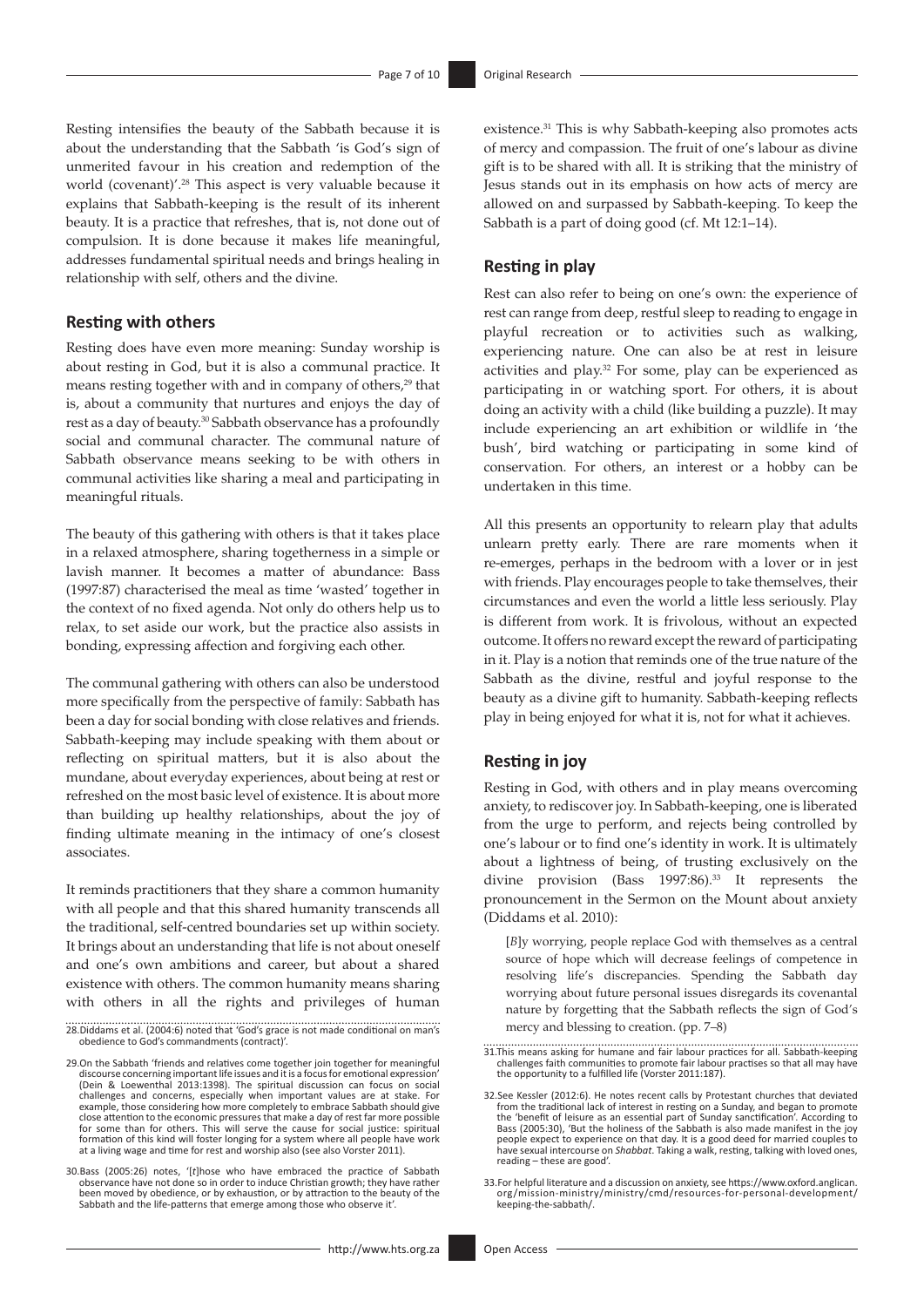Sabbath-keeping has been linked to a spirit of joy by Heschel (1951:30) who wrote, '[*t*]he Sabbath is no time for personal anxiety or care, for any activity that might dampen the spirit of joy'. The biblical narrative reflects this joy in Genesis 2 with the remark that God stopped from creation so as to experience and enjoy what God had made. Sabbath thus allows practitioners to observe, to experience, to discover and to seek new understanding without the angst and pressure of having to achieve something. With such a spirit, life is experienced with joy, but in this case, the joy is for its own sake, not an instrument for ulterior gain.

### **Earth**

The above comments reinforce and underline more traditional insights of Sabbath-keeping. In recent times, reflections on Sabbath-keeping have taken on new themes and, thus, provided new forms of Sabbath-keeping. One of the more striking forms is closely linked with the Sabbath as part and climax of the creation narrative. The joy with which God is said to view the world, and the place of humanity as sustainers of the earth, contributed to a strong ecological awareness amongst those who desired to practise Sabbathkeeping.

This perspective responds to the way the earth has been damaged and destroyed through the activities of humanity and, especially to the abuse of the earth because of a materialist lifestyle. The consequence of human striving and of endless desire in consumerist society to own more, and to build monuments of success, has had devastating effects on the earth, leaving it dry and barren. The Sabbath's rest is relevant here not only for people, but also for the world.

When one considers the role of Sabbath within the context of creation, it also relativises the focus on self-interest and selfcentredness. Taylor (2009) noted that the Sabbath command is not only for the benefit of humankind:

Sabbath is not only God's gift to those who have voices to say how tired they are; Sabbath is also God's gift to the tired fields, the tired vines, the tired vineyard, the tired land. (p. 132)

This is most evident in the Jubilee year that has to be kept every 50th year (Lv 25:10–11).

The devastation of the earth and its need to rest from such abuse has become so extreme that one could describe it as ecocide.34 God provides for humanity's need, even for the needs of the earth's animals, all of whom live in the providence of God's care. The abuse of earth and squander of time affect not only them, but also neighbours, those whom they enslave and indeed the whole biosystem that supports their living (Taylor 2009:132). Even earth's inhabitants who have no rights (animals, plants and the economically

enslaved) have God-given rights enshrined in Scripture. Sabbath is a guardian of such rights, illuminating their responsibilities towards each other.

Another perspective on the relationship of Sabbath-keeping with the earth has to do with resting. Resting can also involve the habit of observing the earth and its beauty. In doing so, one is connected with the earth. It is about a restful form of existence in the divine creation. It is not about abandoning things or a reclusive lifestyle, but rather about discerning one's place and time as a gift in itself. Taylor (2009) stated:

[*I*]n the eyes of the world, there is no payoff for sitting on the porch. A field full of weeds will not earn anyone's respect. If you want to succeed in this life (whatever your 'field' of endeavour), you must spray, you must plow, you must fertilize, you must plant. You must never turn your back. Each year's harvest must be bigger than the last. That is what the earth and her people are for, right? Wrong god. In the eyes of the true God, the porch is imperative – not every now and then but on a regular basis … (p. 133)

There is finally, another perspective that reveals the link of Sabbath-keeping with care. The Earth needs rest also so as to allow the spontaneous (or God given) growth to emerge $35$ (Olson 2008:21). Matthew 6:26 reflects the divine care and sustenance of the earth, 'Look at the birds of the air; they do not sow or reap or store away in barns, and yet your heavenly Father feeds them' (NIV). In the design of the Creator, all created things need rest, the exercise of freedom and the reminder that 'the earth is the Lord's and everything in it' (Ps 24:1) (Taylor 2009:21–23). Sabbath-keeping as a practice must, therefore, include an awareness of and involvement with the earth. This involves an appreciation for the beauty of the earth as an access to wonder, regarding it from a divine perspective as God's, and the care for the earth which also needs to rest from providing for our ever increasing needs.

This perspective develops a key characteristic of the Sabbath in Biblical material. Sabbath is closely linked with creation in a physical sense of the word, delighting in its beauty, but also being concerned and caring for its well-being.<sup>36</sup>

# **Conclusion**

Sabbath-keeping is indeed about the important need to rest from the challenges of daily labour, but it is ultimately not merely a coping mechanism for those who are physically and

<sup>34.</sup>On this term and its serious nature, see Vorster (2015). He writes (Vorster 2015:882), 'Humankind is called to be a steward in caring for God's creation. In the execution of this calling it is responsible to God and cannot act as a king on its own. Its duty will be to unfurl the beauty and the goodness of nature and to combat the<br>remnants of sin that distorted the goodness of creation due to the Fall of<br>humankind. A Christian ethics of life will entail that the relat humankind and nature should be one of stewardship in service of God'. He offers some practical guidelines on how to deal with ecocide at the end of his article.

<sup>35.</sup>Olson (2008:21) writes, '[*t*]e Sabbath commandment's concern for the humane treatment of animals embodies a larger ecological concern that extends beyond animals to the land itself'.

<sup>36.</sup>Sabbath-keeping is relevant for care of the earth in multitude ways: Cafferky (2015) linked it with the theological roots of sustainable development when he showed how Sabbath is to be linked with creation and is also the substance and symbol of God's care for this earth. Hartman (2011:47–64), for example, argues that three characteristics of Sabbath-keeping prompt a simple lifestyle, referring to the theological insight of its theocentric and eschatological perspectives and, more practically, its promotion of a simpler life style, including its environmentally<br>salutary effects. The latter facet of Sabbath-keeping has become prominent in<br>recent times. Vorster (2011), casting the net wider, also focu relevance. He lists the principle of labour, rest, sharing, responsible consumption,<br>the protection of creation and of remembrance of God's concern for humankind<br>and creation as matters for consideration. By attending to t contemporary consumerism and ecological devastation could be redressed by a relevant Sabbath-keeping.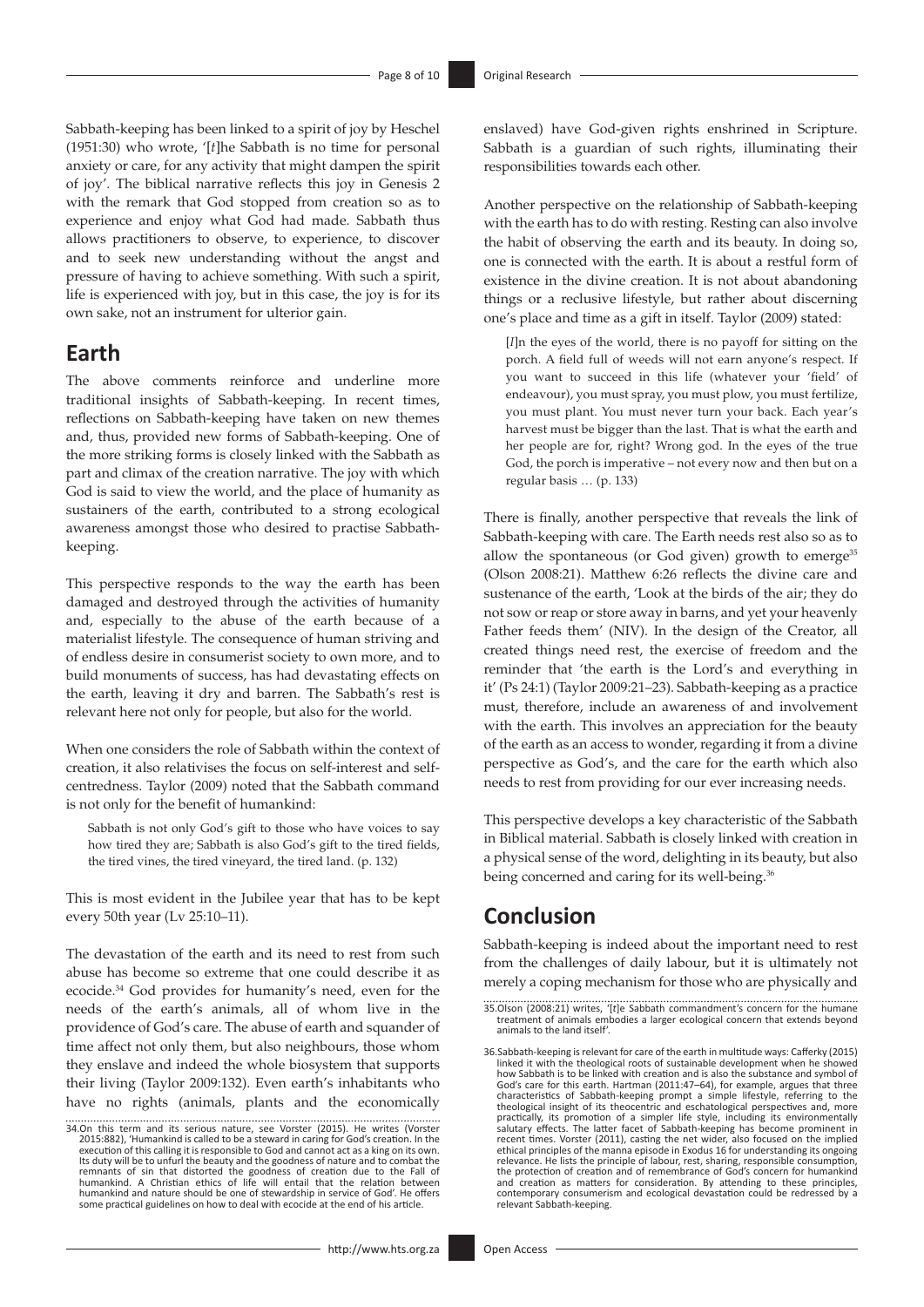emotionally tired and exhausted. It is about a spiritual practice that restores and refreshes on a deeper level that has to do with the quest for spiritual maturity and growth. It helps one to reflect on a complex configuration of issues, that is, on priorities, values, on the role of labour in human existence, on the rhythm of life, on living in time and space and on the nature of life beyond work. The day, thus, becomes relevant on many levels, such as, for example, economics and management and thus obtains a comprehensive and holistic character.37 Even when celebrated as a secular day of rest, the lightness of a weekly respite has an inherent beauty and promotes feelings of joy. The challenge for religious communities then is to engage in a practice that brings one to celebrate life in all its beauty – daily life and labour included, and to liberate the practice of deadening externalism.

Sabbath-keeping is a celebration of the God-given beauty of life, creation and work. Its beauty is seen in its place in the divine acts of creation (Gn 1–2) and recreation in the Exodus to the promised land. It is about participating in the goodness that permeates and reflects those divine actions. It should, therefore, be devoid of legalism and moralism: after all, the practice speaks of the limitations of work and of consumption, and calls for trust in the divine providence. A leading test for an authentic Sabbath-keeping is whether it helps one to recognise and experience the goodness and beauty of life – to the extent that one is conscious of the extraordinary in the ordinary, the ethereal in the mundane.

The ancient Sabbath practice brings a sense of balance in life with its discernible rhythm of rest and work in which rest is just as important, just as valued, as work. On a deeper level, Sabbath-keeping also provides a valuable corrective for people of faith, reminding them that the world is not dependent on humanity, but is dependent on God's gracious provision. In a contemporary setting, Sabbath-keeping is not about an exodus from Egypt or about not gathering manna in the desert. Given new situations and contexts in contemporary societies, one has to distil the spiritual nature of Sabbath-keeping in biblical texts to find new ways of celebrating the day of rest. Given the ravages that resulted from contemporary ways of living, Sabbath-keeping has the potential to restore human dignity and to work towards the restoration of creation: it can transform the anxiety that the consumerist society instils in people and bring them to rediscover their dignity as human beings. It can heal interpersonal relationships by inspiring acts of mercy and compassion. Those who are victims of consumerism and of the destruction of the planet will be liberated in new ways to find that which gives true fulfilment, to engage with the earth in order to appreciate its beauty and to oppose what destroys and pollutes it.

Once one discovers the potential of Sabbath-keeping to bring new life, the commandment cannot be a burden. It then speaks about a love affair that brings healing, inspiration and true joy. It ultimately reflects the notion of paradise that is so

37.See, for another example, Cafferky (2012) for a discussion of the possible impact of Sabbath-keeping principles for business management.

prominent in the eschatological expectations of the Judeo-Christian traditions. The richness of the 'eternal' Sabbath is not only a promise of the future eschaton, but it is already tangible in the celebration of the Sabbath.

### **Acknowledgements Competing interests**

The authors declare that they have no financial or personal relationships that may have inappropriately influenced them in writing this article.

### **Authors' contributions**

G.M. wrote the original draft for his Master's degree under the supervision of P.G.R.d.V. This was subsequently extensively reconceptualised, further researched and rewritten by P.G.R.d.V., in co-operation with G.M.

### **Ethical considerations**

This article followed all ethical standards for research without direct contact with human or animal subjects.

#### **Funding information**

This research received no specific grant from any funding agency in the public, commercial or not-for-profit sectors.

#### **Data availability**

Data sharing is not applicable to this article as no new data were created or analysed in this study.

#### **Disclaimer**

The views and opinions expressed in this article are those of the authors and do not necessarily reflect the official policy or position of any affiliated agency of the authors.

### **References**

- Barnes, K., 2013, 'Biblical wisdom for the workplace', Paper Read at a Conference on Reconnecting Faith and the Workplace, Derby. Cf., viewed 15 April 2021, from [https://www.researchgate.net/publication/291312660\\_Biblical\\_Wisdom\\_for\\_](https://www.researchgate.net/publication/291312660_Biblical_Wisdom_for_the_Workplace) the Workplace.
- Bass, D.C., 1997, 'Keeping Sabbath', in C. Dykstra & D. Bass (eds.), *Practicing our faith: A way of life for a searching people*, John Wiley, San Francisco, CA.
- Bass, D.C., 2000, *Receiving the day: Christian practices for opening the gift of time*, John Wiley, San Francisco, CA.
- Bass, D.C., 2005, 'Christian formation in and for Sabbath rest', *Interpretation* 59(1), 25–37.<https://doi.org/10.1177/002096430505900104>
- Brueggemann, W., 2014, *Sabbath as resistance. Saying no in a culture of now*, Westminster John Knox, Louisville, KY.
- Cafferky, M.E., 2012, 'Sabbath and management, theology and application', Paper Read at the Christian Business Faculty Association, s.l., viewed 20 April 2021, from [https://www.researchgate.net/publication/281784265\\_Sabbath\\_Management\\_](https://www.researchgate.net/publication/281784265_Sabbath_Management_Theology_Application) [Theology\\_Application.](https://www.researchgate.net/publication/281784265_Sabbath_Management_Theology_Application)
- Dein, S. & Loewenthal, K.M., 2013, 'The mental health benefits and costs of Sabbath Observance among Orthodox Jews,' *J Relig Health* 52, 1382–1390. <https://doi.org/10.1007/s10943-013-9757-3>
- De Villiers, P.G.R. & Marchinkowski, G., 2020a, 'The rediscovery of spiritual practices in Protestantism', *Stellenbosch Theological Journal* 6(1), 429–456. <https://doi.org/10.17570/stj.2020.v6n1.a22>
- De Villiers, P.G.R. & Marchinkowski, G., 2020b, 'Sabbath-keeping and Sunday observance as spiritual practice', *Stellenbosch Theological Journal* 6(2), 175–200. <https://doi.org/10.17570/stj.2020.v6n2.a8>